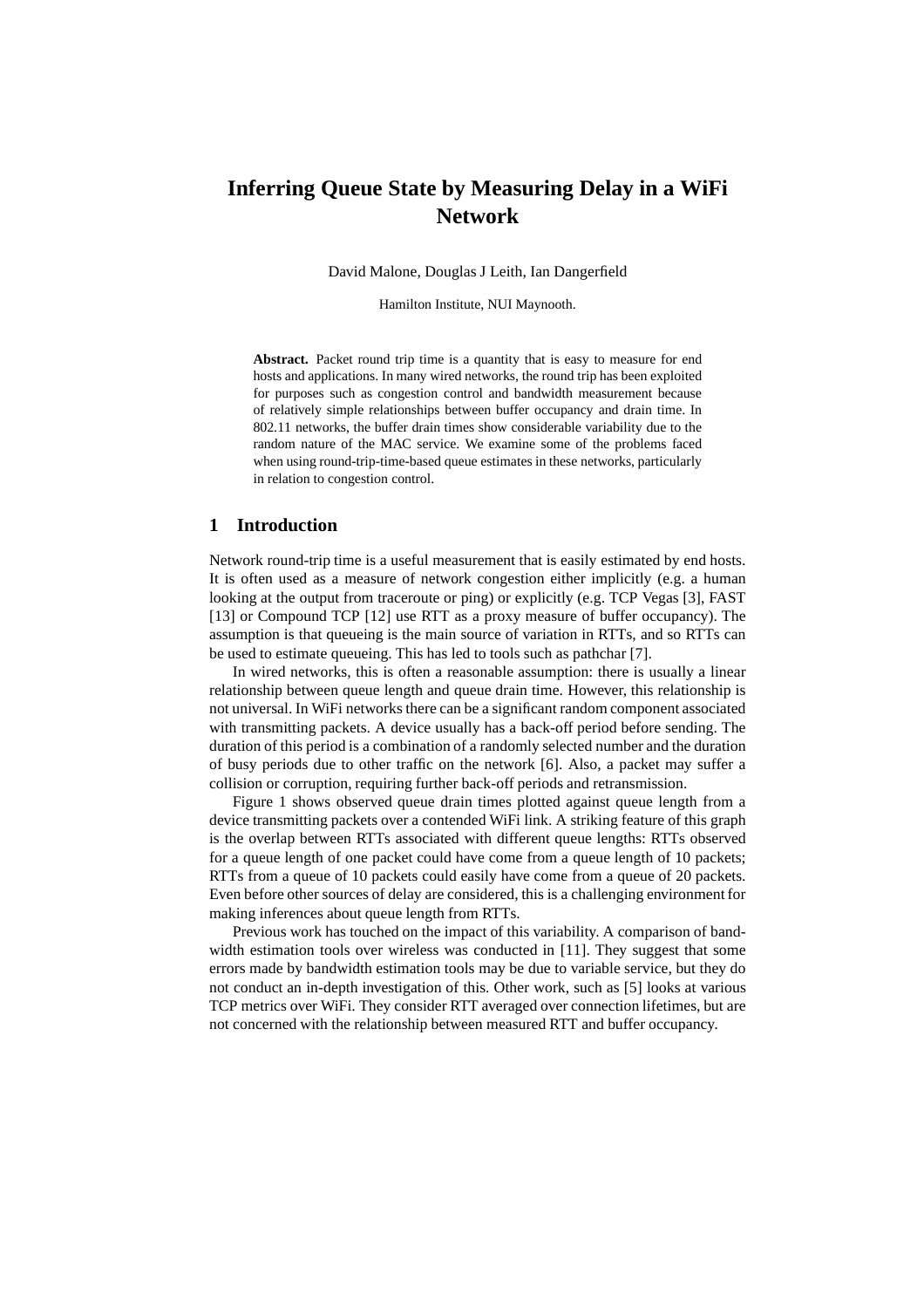

**Fig. 1.** Impact of Queue Length on Drain Time. (a) Scatter plot of observed values. (b) 10–90% box-and-whiskers plot and mean; number of samples is also shown on right hand axis.

In this paper we investigate the complications introduced by the random nature of the service in 802.11. We note that there have been complications in application or transport layer measurement of RTTs in wired networks (for example, some filtering is necessary to remove artifacts caused by TCP's delayed ACKing or TSO [8]). However, in order to focus on the issues raised by the varying delay of a wireless link, in this paper we will assume that accurate RTT measurements are available.

We show that raw RTT measurements don't allow sharp conclusions to be drawn about the queue length, but are well correlated with it. We also show that variability in measurements grows as  $\sqrt{n}$ . We then look at filters that might be applied to the RTT measurements and find that normal RTT filters *decrease* correlation. Linux's Vegas implementation deals relatively well with these challenges and we consider why this is.

## **2 Testbed Setup**

We consider network delay associated with winning access to transmission opportunities in an 802.11 WLAN. We measure both the queue drain time (the time from when a packet reaches the driver to when the transmission is fully complete) and the MAC service time (the time from reaching the head of the hardware interface queue to when transmission is fully complete), using techniques described in [4]. The MAC service time can vary by orders of magnitude, depending on network conditions.

The 802.11 testbed is configured in infrastructure mode. It consists of a desktop PC acting as an access point, 15 PC-based embedded Linux boxes based on the Soekris net4801 [2] and one desktop PC acting as client stations. The PC acting as a client records measurements for each of its packets, but otherwise behaves as an ordinary client station. All systems are equipped with an Atheros 802.11b/g cards.

All nodes, including the AP, use a Linux kernel and a version of the MADWiFi [1] wireless driver modified to record packet statics at the driver layer with a fixed queue of 20 packets. While we focus on the queueing at the drive layer, Section 3 shows the statistics of drain time as the number of packets increases. All of the tests are performed using the 802.11b physical maximal transmission rate of 11Mbps with RTS/CTS disabled and the channel number explicitly set.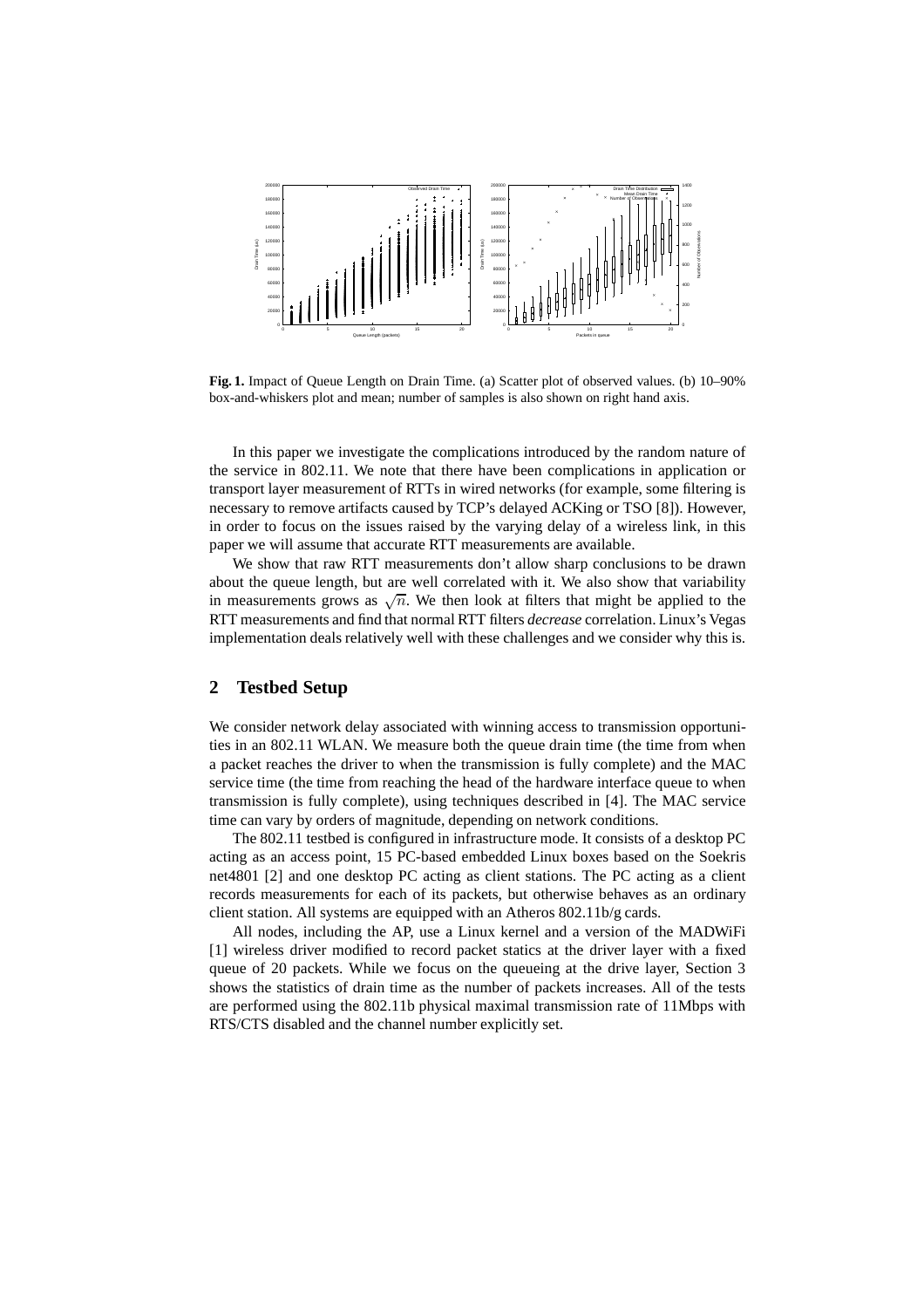## **3 Raw RTT Signal**

The data for Figure 1 is taken from a run from our testbed where 4 stations are uploading using TCP. Measurements are taken from one TCP sender, so all packets are 1500 bytes. The results are taken over about 110s where network conditions are essentially static.

Briefly consider the simple problem of determining if the queue in Figure 1 contains more than ten packets based on the observed drain time. For example, consider a simple threshold scheme: set a threshold and if the observed time is greater than the threshold, we infer it has more than ten packets, otherwise we infer it has less than ten packets. Even if we have prior knowledge of the drain time distribution in Figure 1, how effective can such a scheme be for WiFi?

Figure 2 shows how often this scheme makes a mistake for a range of different thresholds. The upper curve in Figure 2(a) is the chance that the delay threshold incorrectly indicated that the queue length was either above or below 10 packets. The upper curves in Figure 2(b) show how this breaks down into situations where the queue was small but the delay was big or the queue was big but the delay was small. The best choice of threshold, around  $60,000\mu s$  (about 10 times the mean service time), makes a mistake just over 10% of the time. Thus a congestion control scheme based on such a threshold could make an incorrect decision about once in every ten packets.



**Fig. 2.** Simple thresholding of delay measurements: (a) how often simple thresholding is wrong, (b) breakdown of errors into too big or too small.

Of course, it is possible that these mistakes occur mainly when the queue is close to 10 packets. To check this we also calculate the chance that while the queue had five of fewer packets that the delay is less than the threshold and the chance that the queue has more than fifteen packets while the delay is short. These represent large mistakes by the threshold technique. The results are the lower set of curves in Figure 2(a), with a large flat section for threshold values from  $40,000$  to  $80,000\mu s$ . While it is making mistakes regularly these are not gross mistakes. A range of thresholds produce reasonable results.

This suggests that though delay measurements are quite noisy, there is hope of learning information about queue length from them. Basic statistics for the drain times against queue lengths are shown in Figure 1(b). We show the mean drain time and a box-and-whiskers plot showing the range and the 10th and 90th percentiles.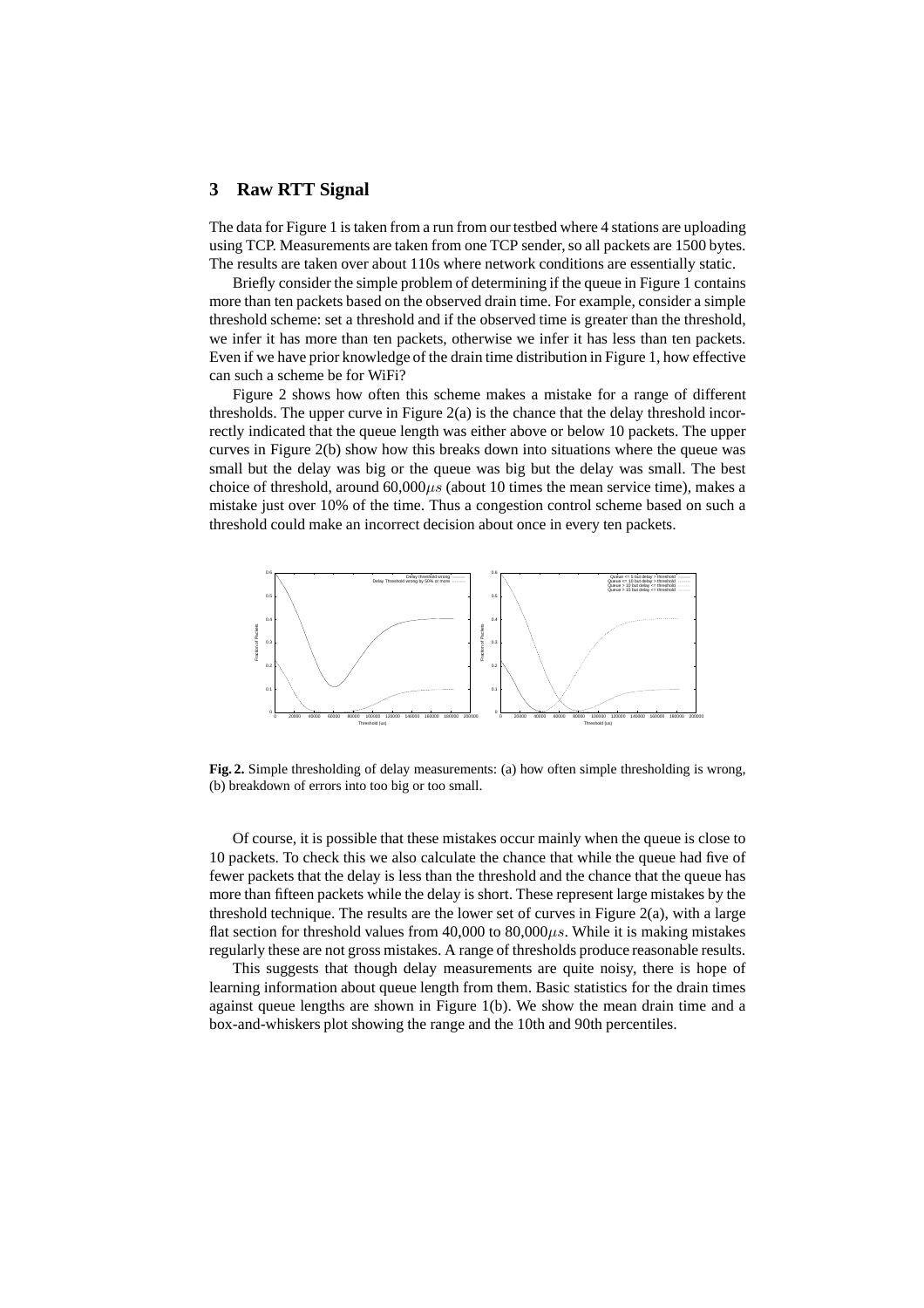Figure 3(a) shows the estimated autocorrelation for the MAC service times, queue drain times and queue lengths. We see that the MAC service times show no evidence of correlation structure. This is what we intuitively expect from an 802.11 network operating without interference. In contrast, the queue lengths show a complicated correlation structure. The queue lengths are sampled at the time a transmission completes; because the queue length will not change much between these times we expect strong correlation over lags comparable to the queue length. The longer term structure in the queue length will be a function of TCP's congestion control behaviour in this network. Finally, the queue drain times show a *similar* structure to that observed for the queue lengths. This is encouraging: the drain time and the queue length are in a sense carrying similar information. We can confirm this by calculating the Pearson correlation value of 0.918.



**Fig. 3.** Drain time statistics. (a) Autocorrelation for the sequence of MAC service times, queue drain times and queue lengths. (b) Estimate of standard deviation of drain times as a function of queue length.

Based on the low autocorrelation of the MAC service times, it may be reasonable to approximate the drain time of a queue of length  $n$  as the sum of  $n$  independent service times. The variance of the sum of random variables grows like the sum of the variances. Thus we expect the range of the 10–90% percentiles to scale like  $\sqrt{n}$ . This is confirmed in Figure 3(b), where we plot standard deviation of the drain times and compare them to  $\sqrt{n}$ . Larger buffers will make queue estimation even more challenging.

# **4 Smoothed RTT Signal**

Most RTT measurements are smoothed before use, and based on the statistics we have seen in the previous section, there is a reasonable possibility that this may help in understanding queue behaviour. In this section we look at the impact of a number of commonly used filters on our ability to estimate the queue length.

A well-known example of the use of a smoothed RTT is the sRTT used in TCP to estimate round-trip timeouts. This estimator updates the smoothed estimate every time a new estimate arrives using the rule

$$
srtt \leftarrow 7/8srtt + 1/8rtt. \tag{1}
$$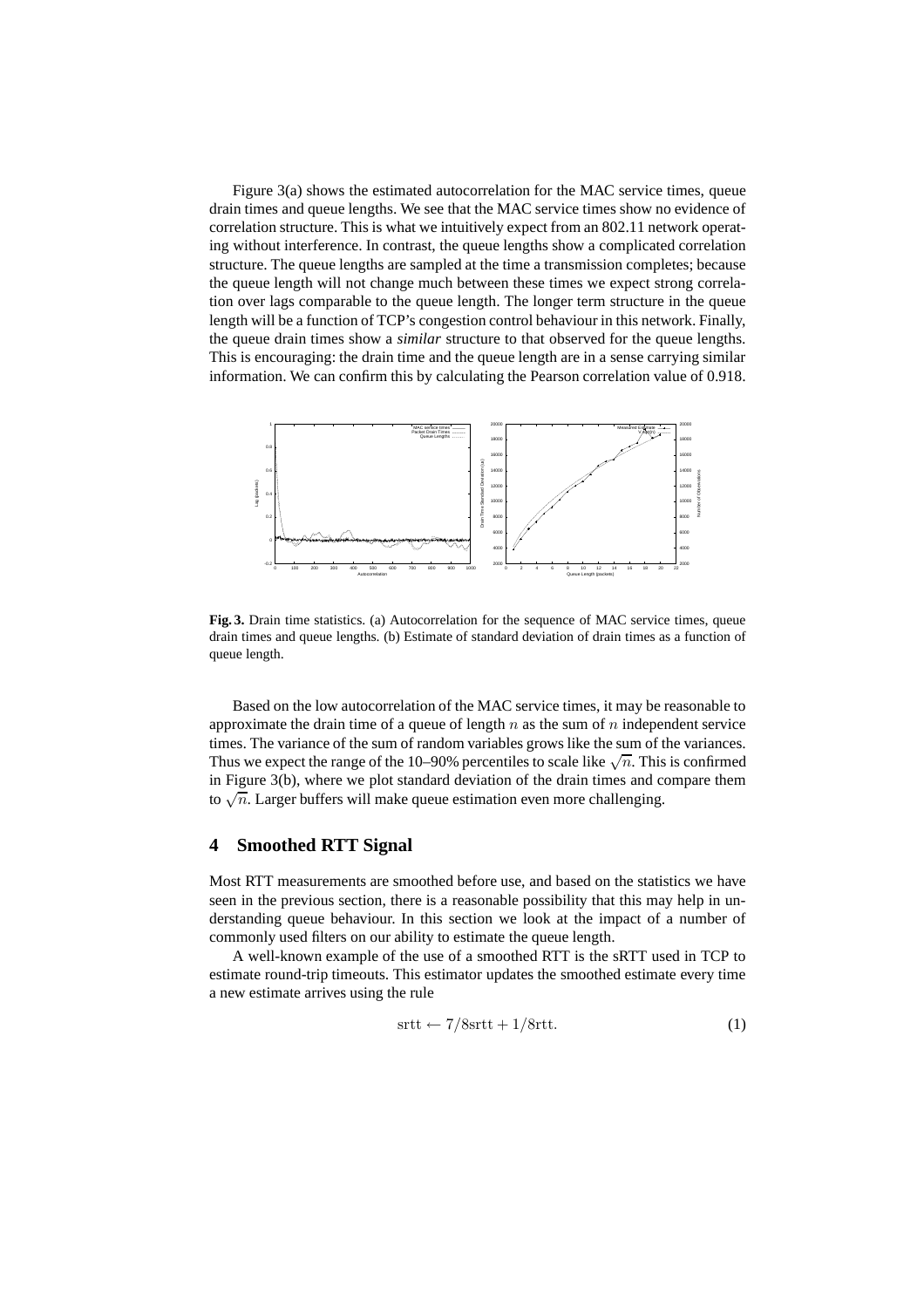We'll refer to this as 7/8 filter. It is also used in Compound TCP for delay based congestion control. We can do similar smoothing based on the time between packets:

$$
srtt \leftarrow e^{-\Delta T/T_c} srtt + (1 - e^{-\Delta T/T_c})rtt. \tag{2}
$$

 $\Delta T$  is the time since the last packet and  $T_c$  is a time constant for the filter. This filter approximately decreases the weight of RTT estimates exponentially in the time since the RTT was observed. We'll refer to this as the Exponential Time filter.

TCP Vegas and derivatives use a different smoothing. Ns2's implementation of Vegas uses the mean of the RTT samples seen over a window of time that is about the same as the current RTT. In order to avoid spurious spikes due to delayed acking, the Linux implementation of Vegas uses the minimum of the RTT's seen over a similar window. We'll refer to these as the Windowed Mean and Windowed Minimum filters.

We applied these filters to the drain time data to see if the resulting smoothed measurement was a better predictor of the queue length. We used a window size/time constant of 100ms, which is comparable to the actual RTT in our experiment. The results of our simple threshold test and calculation of autocorrelation are shown in Figure 4.



**Fig. 4.** Thresholding of filtered delay measurements: (a) errors while thresholding simple measurements, (b) autocorrelation of filtered measurements.

Interestingly, the filters *except for* Windowed Minimum have made things worse. Achievable error rate for thresholding has increased from 11% to 15, 18 and 20% for 7/8s, Windowed Mean and Exponential Time filters. The Windowed Minimum achieves an error rate of around 10.5%, which is comparable with the raw drain time error rate.

The autocorrelation graph tells a similar story: raw times and Windowed Minimum follow the queue length most closely. The Windowed Minimum measurements have the highest Pearson correlation with the queue length (0.922) closely followed by the raw measurements (0.918). There is then a gap before the 7/8th filter, the Windowed Mean and the Exponential Time results (0.836, 0.797 and 0.752 respectively).

#### **5 Variable Network Conditions**

As noted, the length of 802.11's random backoff periods are not just based on the selection of a random number, but also on the duration of busy periods due to the trans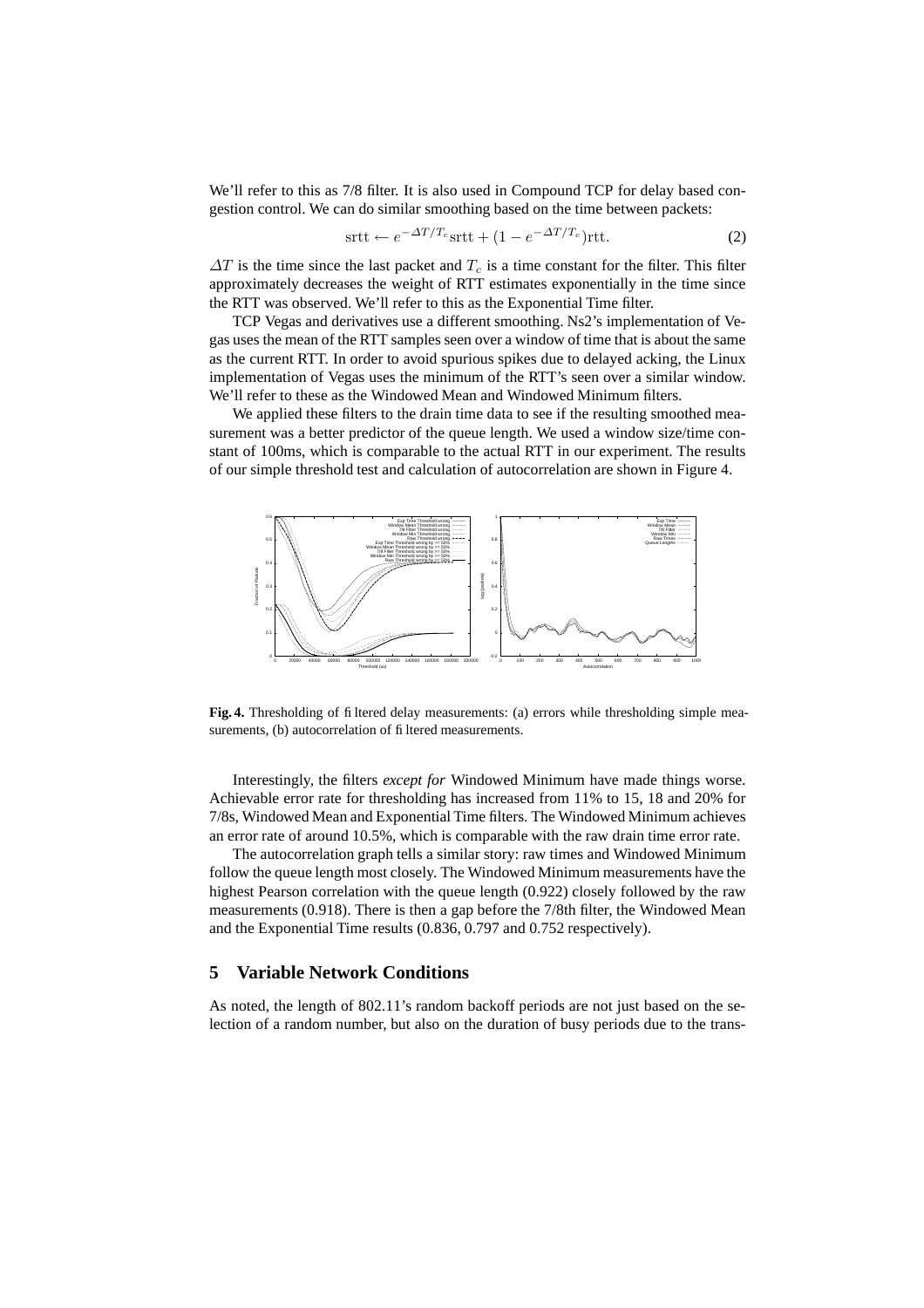missions of other stations. In addition, the number of backoff periods is dependent on the chance of a collision, which is strongly dependent on the number of stations in the network and their traffic. Thus the RTTs observed by a station depend on cross traffic that may not even pass through the same network buffers.

For example, consider Figure 5. This shows the time history of queue lengths and drain times as we shut down the competing stations from the setup described in Section 3. By 242s there is little competing traffic in the system, and Figure 5(a) shows that the mean drain time and variability have been radically reduced. However, if we look at Figure 5(b) we see that this is not because the queue size has been reduced. In fact TCP Reno is keeping the queue closer to full because of reduced RTTs and contention.



**Fig.** 5. The impact of other stations leaving the system: (a) drain times and (b) queue lengths.

When stations join the system the impact can also be dramatic, as shown in Figure 6. 4 TCP uploads are joined by another 4 TCP uploads just after 120s (note, to get 8 TCP uploads to coexist in a WLAN, we have used the ACK prioritisation scheme from [9], resulting in smoother queue histories). We see basically no change in queue length, but almost a doubling of round trip time.



**Fig. 6.** The impact of other stations joining the system: (a) drain times and (b) queue lengths.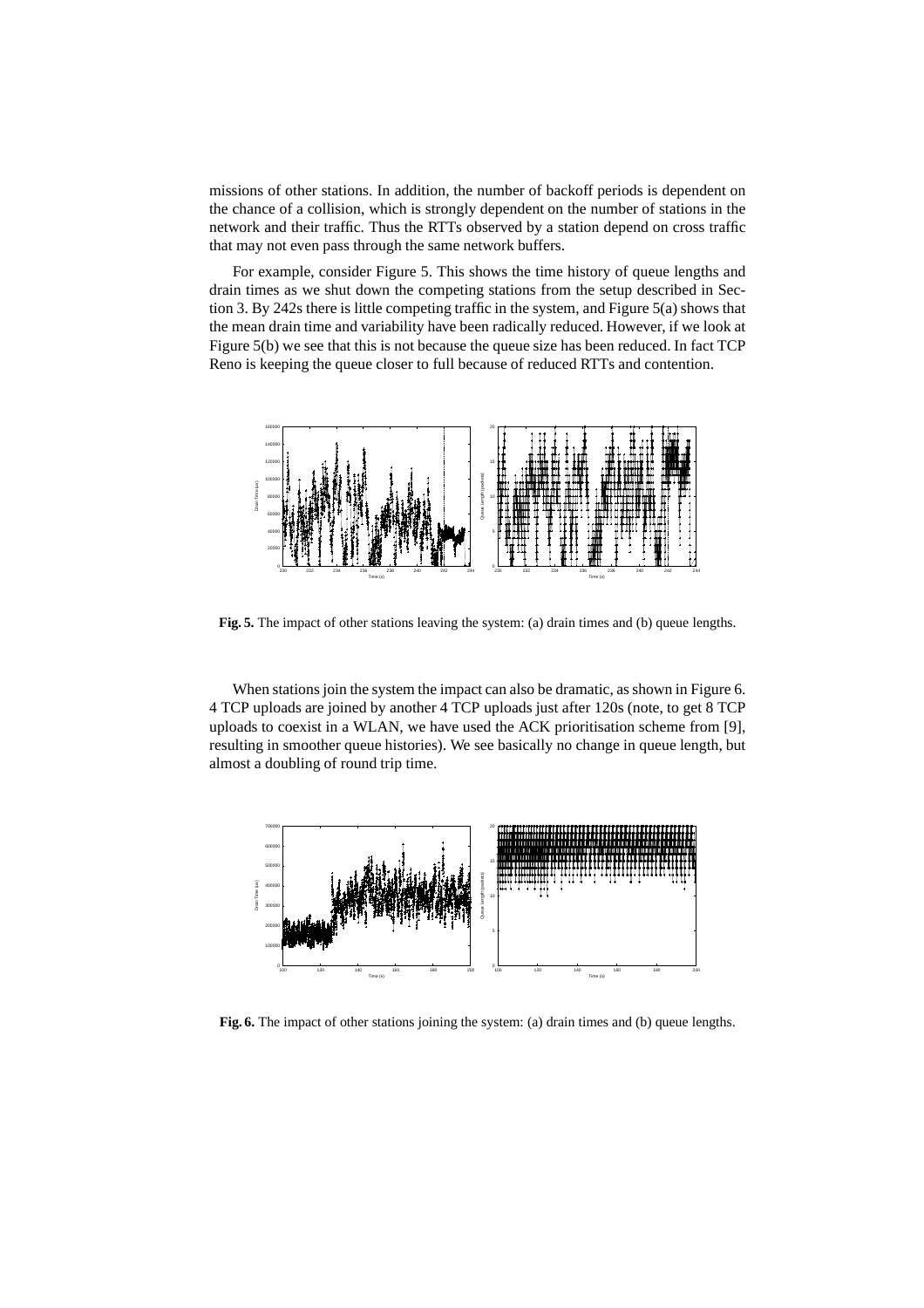These changes in drain time are caused by a change in the mean service rate for the queue. Clearly, any scheme for detecting queue length based on round-trip time would have detect changes in network conditions and re-calibrate. This also creates a problem for systems that aim to measure the base RTT, i.e. the round-trip time in the absence of queueing. Because the mean service rate depends on traffic that is not in the queue, a change in other traffic can cause a shift in the base RTT. As queueing time is usually estimated as RTT – baseRTT, this could be an issue for many schemes.

### **6 Impact on TCP Vegas**

We now look at the performance of Linux's TCP Vegas in light of our observations. We consider Vegas because it is one of the simplest delay-based congestion control schemes. We expect other delay based schemes, such as FAST and Compound, to face similar challenges. Linux's Vegas module alters congestion avoidance behaviour but reverts to Reno-like behaviour in other situations. Over each cwnd's worth of packets it collects a minimum RTT observed over that cwnd. It also maintains a base RTT, which is the smallest cwnd observed over the current period of congestion avoidance.

The target cwnd is then estimated as cwnd  $\times$  baseRTT/minRTT. The difference between this and the current cwnd is compared to the constants  $\alpha = 2$  and  $\beta = 4$ . If the difference is less than  $\alpha$  cwnd is increased, if it is greater than  $\beta$  it is decreased. Vegas aims to introduce a few packets more than the bandwidth-delay product into the network resulting in a small standing queue.

We anticipate two possible problems for Vegas. First, because Vegas is using RTT measurements, it is possible that the noise in these measurements will cause Vegas to incorrectly manage the queue, either resulting in an empty queue (reducing utilisation) or overfilling the queue (resulting in drops, which delay-based schemes aim to avoid). Second, after a change in network conditions, Vegas may use an incorrect baseRTT. If this change results in an increased baseRTT then Vegas might continually reduce cwnd in an attempt to reduce the observed minRTT, resulting in poor utilisation.

To investigate these potential issues, we run a TCP flow across our testbed with various round trip times introduced with Dummynet [10]. After 60s we change the network conditions by introducing additional 11 stations, one per second, sending UDP packets at a high rate. First, as a baseline, we run a set of experiments with very large buffers and TCP Reno. Reno keeps these buffers from emptying, and so gives an indication of the best achievable throughput. Results for Reno with a 5ms, 50ms and 200ms RTT are similar to the throughput for Vegas shown in Figure 7.

Figure 7 shows throughput and cwnd histories for Vegas with a 5ms RTT (results for Vegas with a 50ms RTT are broadly similar). We observe that in terms of throughput, it compares well with Reno, both before and after the introduction of additional flows. Can we understand why Vegas does not keep reducing cwnd? If we calculate the min-RTT that is the threshold for increasing cwnd, we get a value of baseRTT/(1 –  $\frac{\alpha}{\text{cwnd}}$ ). The upper threshold for decreasing cwnd is the same, but with  $\beta$  instead of  $\alpha$ . When cwnd is small, the band for maintaining or increasing cwnd becomes larger. Thus, as cwnd becomes smaller Vegas can accommodate increased variability, though it may decrease cwnd below the bandwidth-delay product before this comes into play.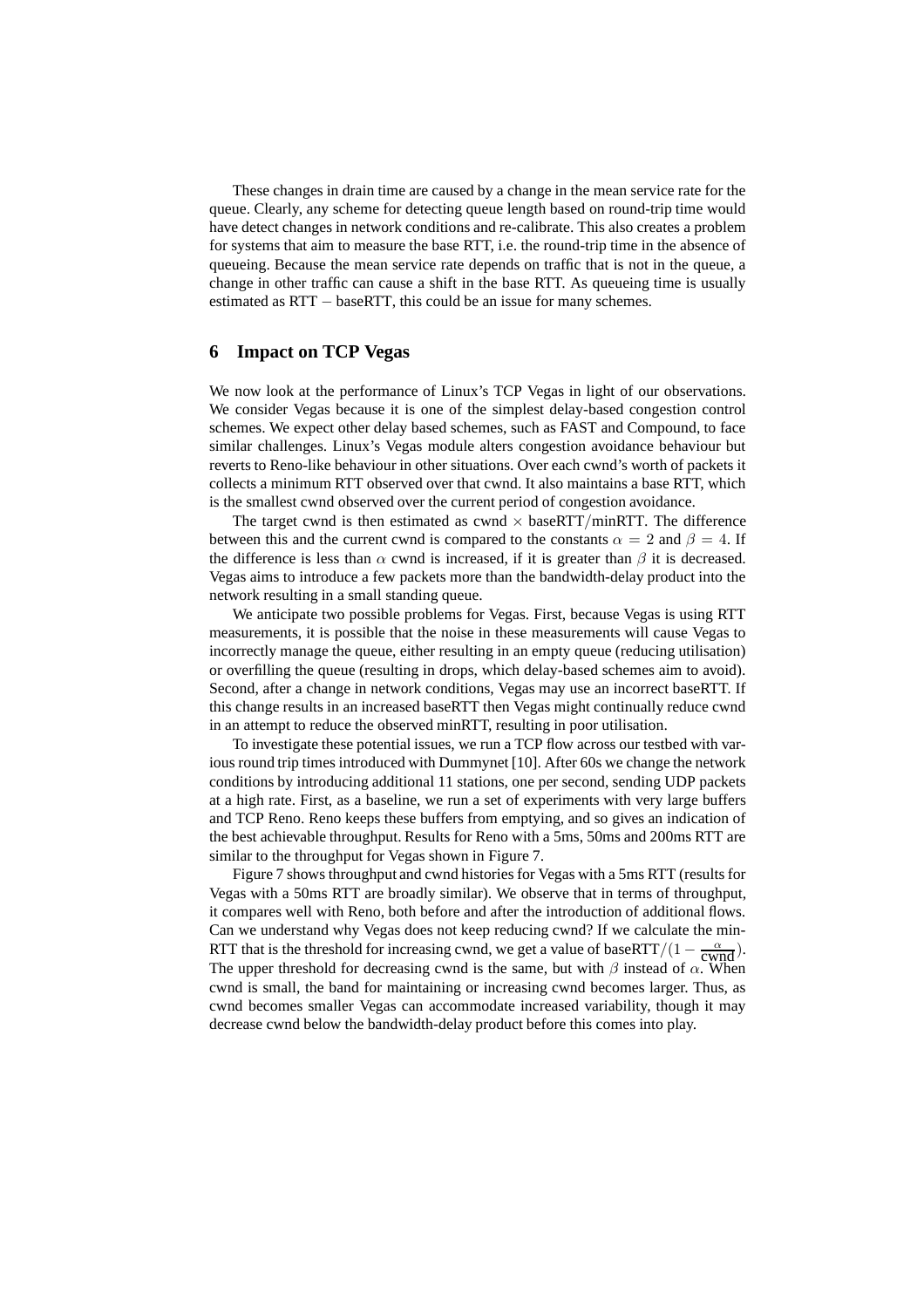

Fig. 7. Vegas with 5ms additional RTT in an initially uncontended WLAN with additional fbws introduced around 60s: (a) throughput, (b) cwnd.

Figure 8 shows results for Vegas with a 200ms RTT. Vegas is behaving in a different way: it experiences losses even when not competing with other stations. This may be due to Vegas maintaining a longer queue, and consequently seeing larger fluctuations due to the random service. At 200ms the queue fluctuations are large enough that packets are lost, resulting in Vegas reverting to Reno until it re-enters congestion avoidance. This resets the baseRTT, allowing Vegas to recover when new flows are introduced.



**Fig. 8.** Vegas with an additional 200ms RTT in an initially uncontended WLAN with additional fbws introduced around 60s: (a) Throughput. (b) Cwnd.

# **7 Conclusion**

In this paper we have studied a number of interesting problems faced when inferring buffer occupancy from RTT signals in a WiFi network. We have seen that the raw RTT signal is correlated with buffer occupancy, but there is significant noise that grows as buffer occupancy increases. Standard smoothing filters seem to reduce our prospects of estimating buffer size. We have also seen that traffic that does not share a buffer with our traffic may have a significant impact on the RTT measurements, possibly creating